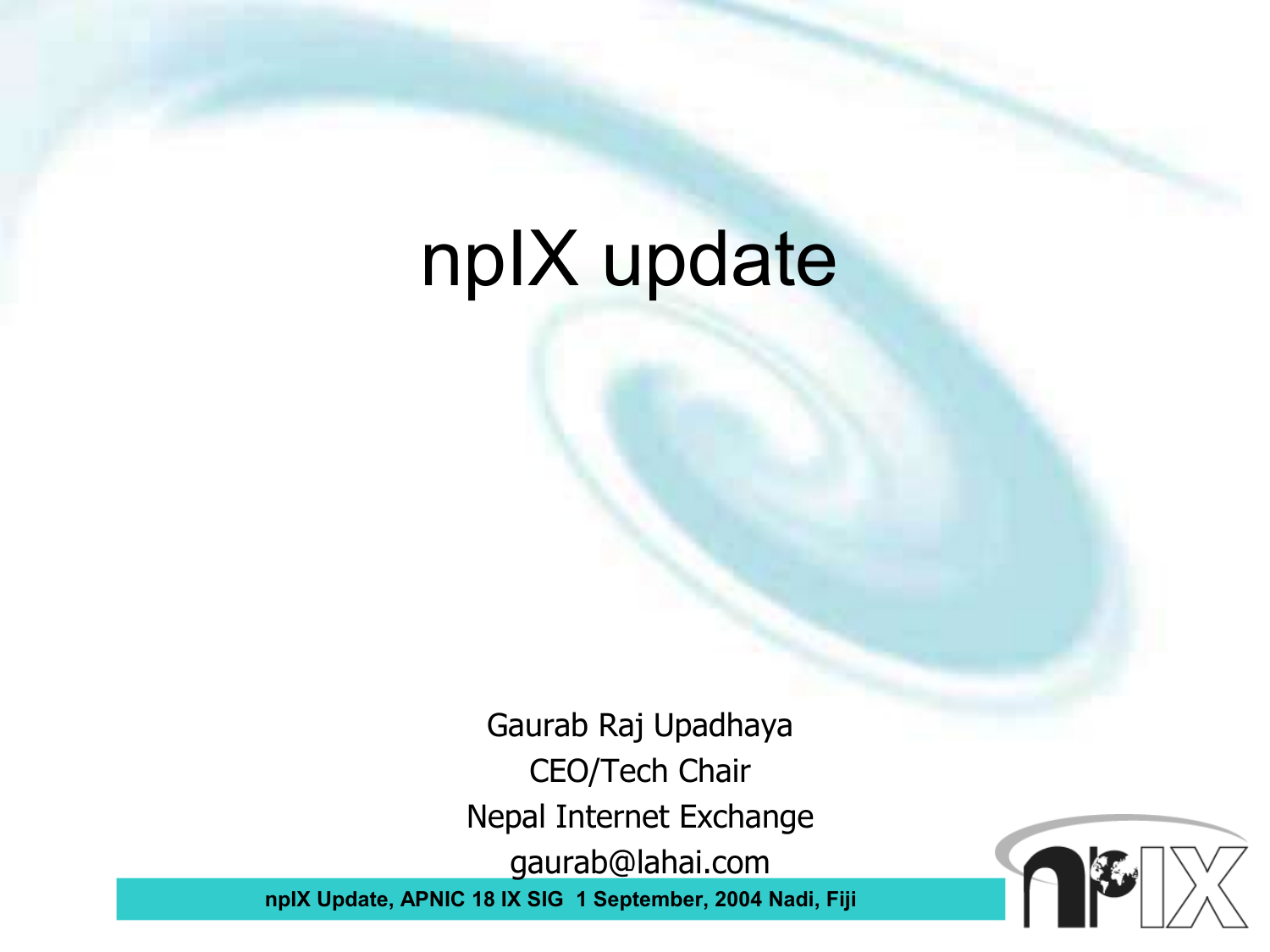## The locations

- Two switches (about 3 Kms apart)
	- The first operational one at the telecom building
- The main location
	- 3548 high density switch
	- Two route collectors
- The two switches are not connected.... we are still discussing if that should be done.

**npIX Update, APNIC 18 IX SIG 1 September, 2004 Nadi, Fiji**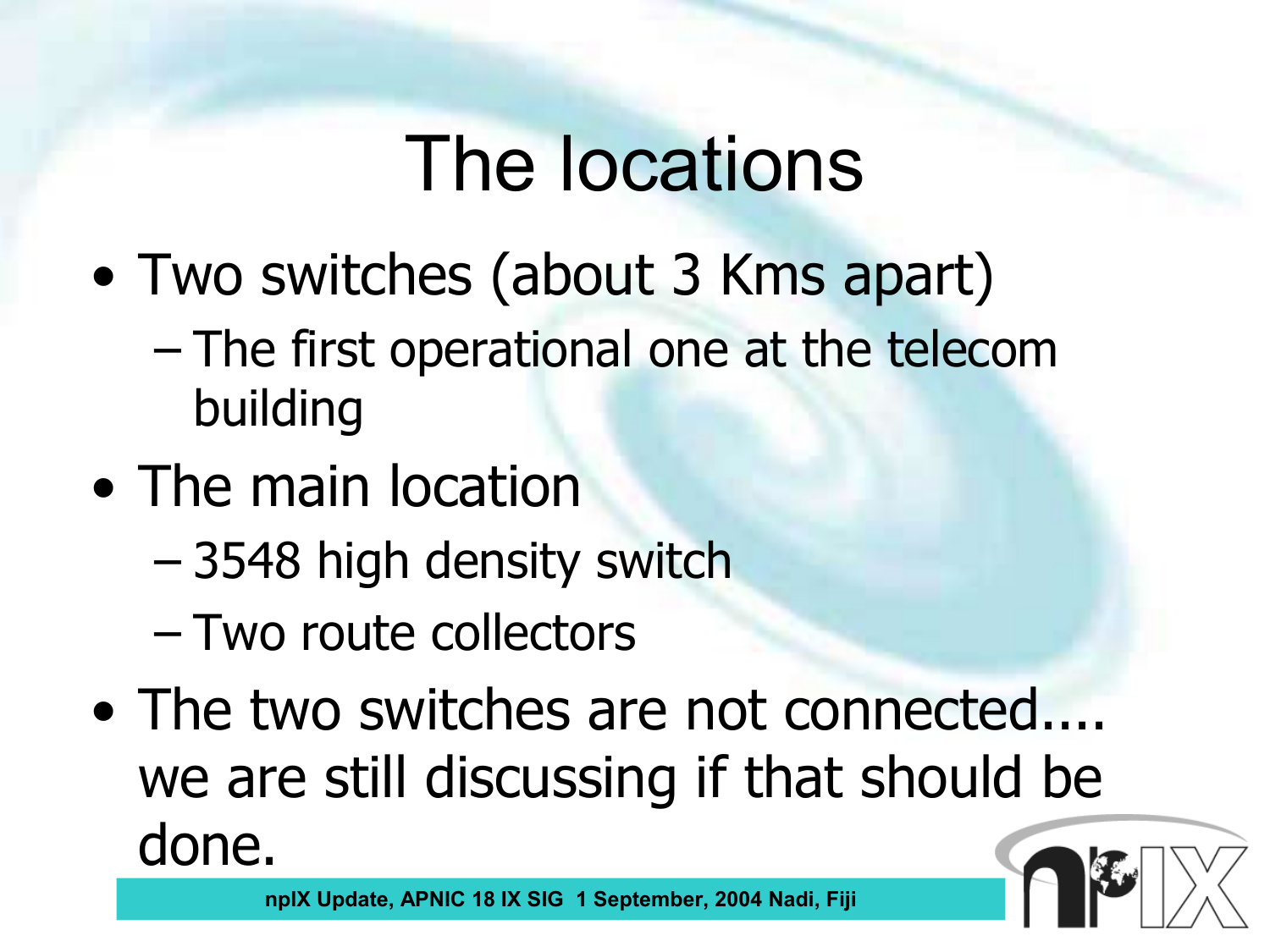# New ?

- Nepal Telecom has joined
- UPS upgraded
- Route collector functioning since 25 August
- School Leaving Certificate results hosted outside KTM… so only about 2 MB of traffic flow on that day compared to 5 MB last year.
- Other ISPs joining soon, now we have 8.
- You can view routes at http://lg.pch.net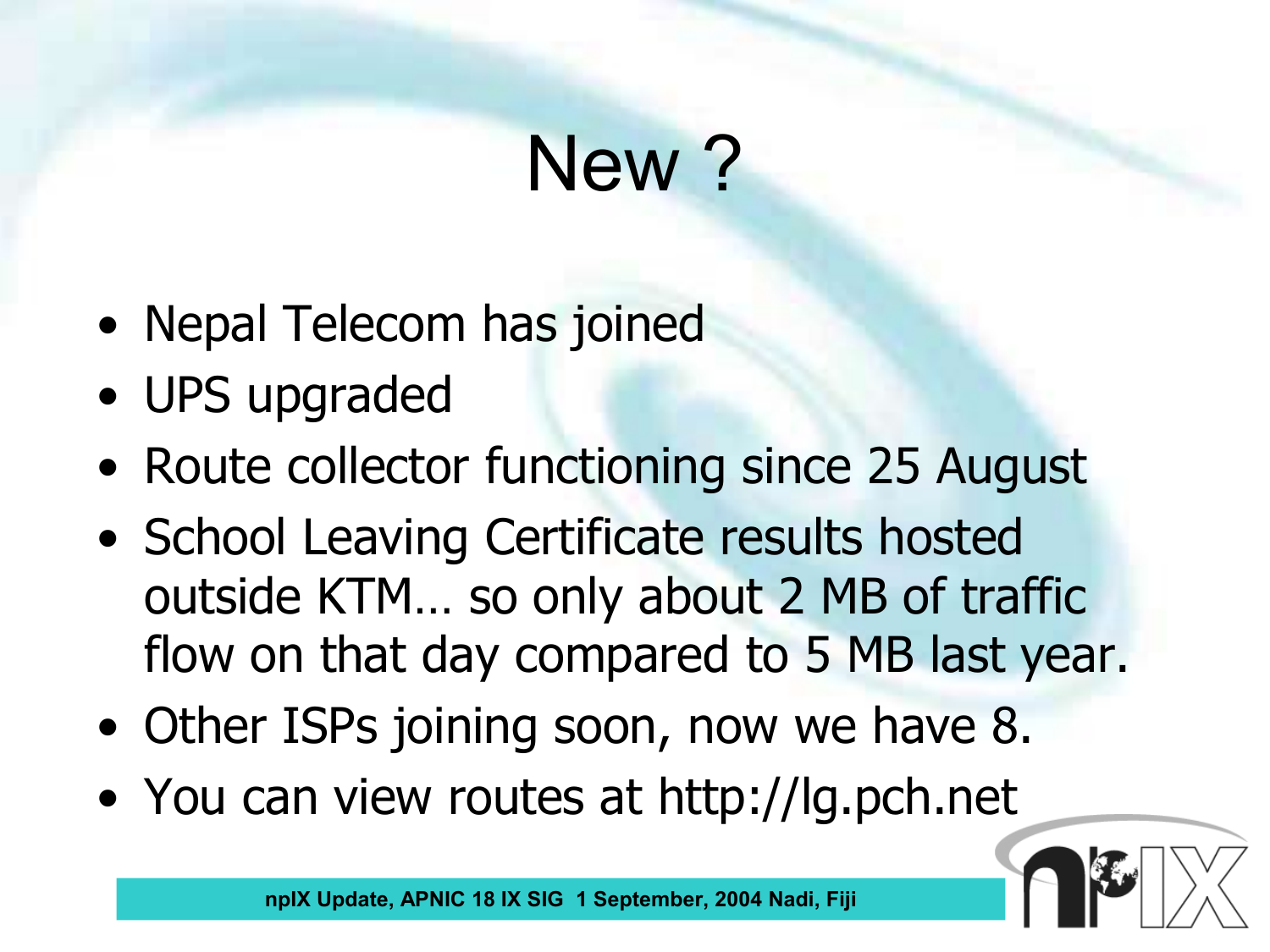## **Traffic**

• Significant increase observed



**npIX Update, APNIC 18 IX SIG 1 September, 2004 Nadi, Fiji**